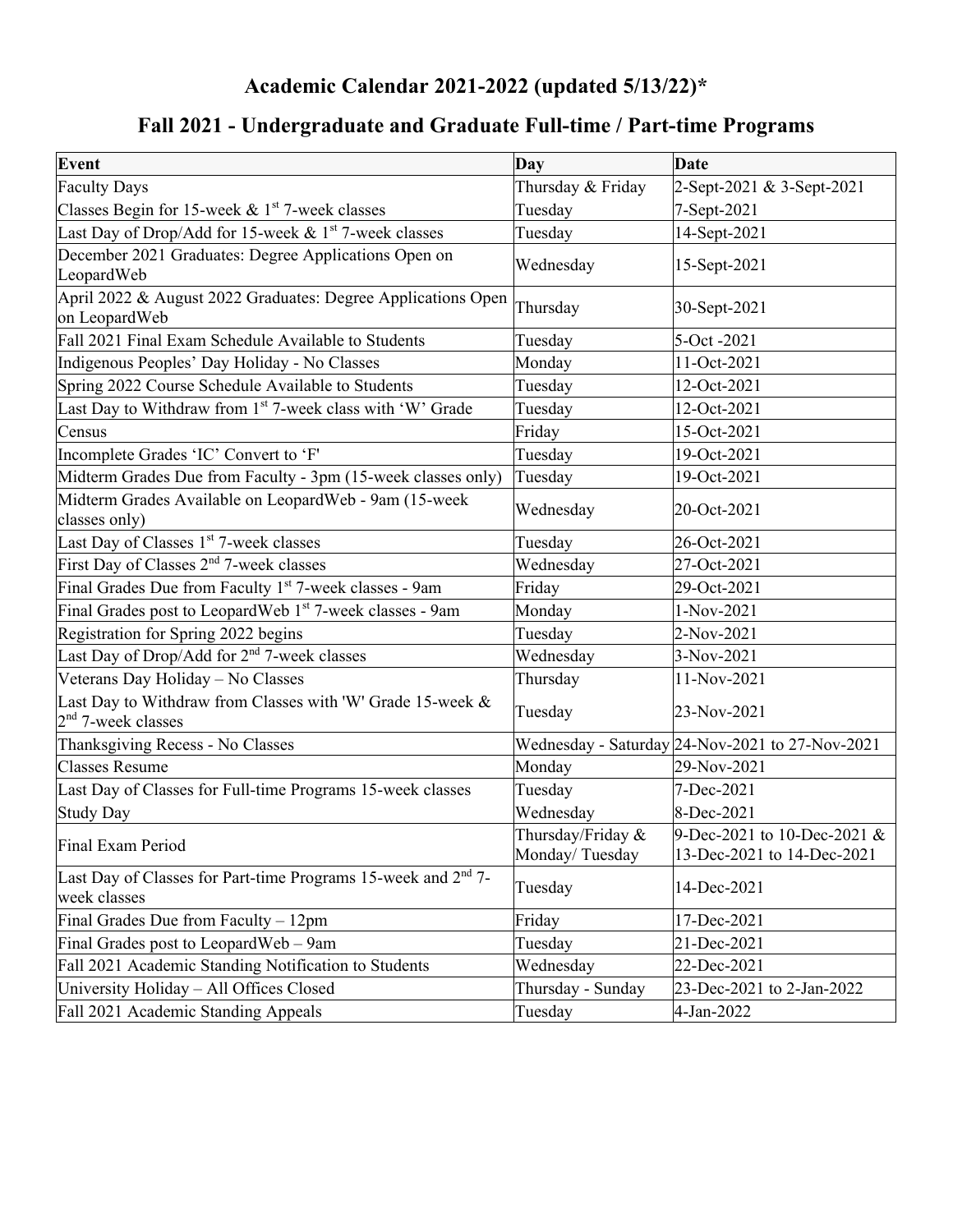# **Academic Calendar 2021-2022 (updated 5/13/22)\***

| <b>Event</b>                                                                               | Day               | <b>Date</b>                                                                    |
|--------------------------------------------------------------------------------------------|-------------------|--------------------------------------------------------------------------------|
| University Opens                                                                           | Monday            | 3-Jan-2022                                                                     |
| <b>Faculty Days</b>                                                                        | Thursday - Friday | 6-Jan-2022 & 7-Jan-2022                                                        |
| Classes Begin for 15-week & $1st$ 7-week classes                                           | Monday            | 10-Jan-2022                                                                    |
| MLK Holiday - No Classes                                                                   | Monday            | 17-Jan-2022                                                                    |
| Last Day of Drop/Add for 15-week & 1st 7-week classes                                      | Tuesday           | 18-Jan-2022                                                                    |
| Summer 2022 Course Schedule Available to Students                                          | Tuesday           | 8-Feb-2022                                                                     |
| Last Day to Withdraw from 1st 7-week classes with a 'W' grade                              | Monday            | 14-Feb-2022                                                                    |
| Incomplete Grades 'IC' Convert to 'F'                                                      | Tuesday           | 15-Feb-2022                                                                    |
| Midterm Grades Due from Faculty - 3pm (15-week classes only)                               | Tuesday           | 15-Feb-2022                                                                    |
| Midterm Grades Available on LeopardWeb - 9am (15-week<br>classes only)                     | Wednesday         | 16-Feb-2022                                                                    |
| Census                                                                                     | Friday            | 18-Feb-2022                                                                    |
| Presidents Day Holiday - No Classes                                                        | Monday            | 21-Feb-2022                                                                    |
| Spring 2022 Final Exam Schedule Available to Students*                                     | Tuesday           | 22-Feb-2022                                                                    |
| Registration for Summer 2022 begins                                                        | Wednesday         | 23-Feb-2022                                                                    |
| Last Day of Classes 1 <sup>st</sup> 7-week classes                                         | Monday            | 28-Feb-2022                                                                    |
| Fall 2022 Course Schedule Available to Students                                            | Tuesday           | 1-Mar-2022                                                                     |
| <b>Spring Break</b>                                                                        | Saturday - Friday | 5-Mar-2022 to 11-Mar-2022                                                      |
| First Day of Classes 2 <sup>nd</sup> 7-week classes                                        | Tuesday           | 8-Mar-2022                                                                     |
| Final Grades Due from Faculty $1^{st}$ 7-week classes - 12pm                               | Wednesday         | 9-Mar-2022                                                                     |
| Final Grades post to LeopardWeb $1st$ 7-week classes – 9am                                 | Friday            | 11-Mar-2022                                                                    |
| <b>Classes Resume</b>                                                                      | Monday            | 14-Mar-2022                                                                    |
| Last Day of Drop/Add for 2 <sup>nd</sup> 7-week classes                                    | Tuesday           | 15-Mar-2022                                                                    |
| Registration for Fall 2022 begins                                                          | Tuesday           | 22-Mar-2022                                                                    |
| Last Day to Withdraw from Class with 'W' Grade 15-week & 2 <sup>nd</sup><br>7-week classes | Tuesday           | 5-Apr-2022                                                                     |
| Patriots Day - No Classes                                                                  | Monday            | 18-Apr-2022                                                                    |
| Last Day of Classes for Full-time Programs 15-week classes                                 | Tuesday           | 19-Apr-2022                                                                    |
| <b>Study Day</b>                                                                           | Wednesday         | 20-Apr-2022                                                                    |
| Final Exam Period                                                                          | Monday-Tuesday    | Thursday - Friday & 21-Apr-2022 to 22-Apr-2022 &<br>25-Apr-2022 to 26-Apr-2022 |
| Last Day of Classes for Part-time Programs 15-week & $2nd$ 7-week<br>classes               | Tuesday           | 26-Apr-2022                                                                    |
| Commencement                                                                               | Saturday          | 30-Apr-2022                                                                    |
| Final Grades Due from Faculty - 12pm                                                       | Monday            | 2-May-2022                                                                     |
| Final Grades Post to LeopardWeb - 9am                                                      | Wednesday         | 4-May-2022                                                                     |
| Spring 2022 Academic Standing Notification to Students                                     | Friday            | 6-May-2022                                                                     |

# **Spring 2022 - Undergraduate and Graduate Full-time / Part-time Programs**